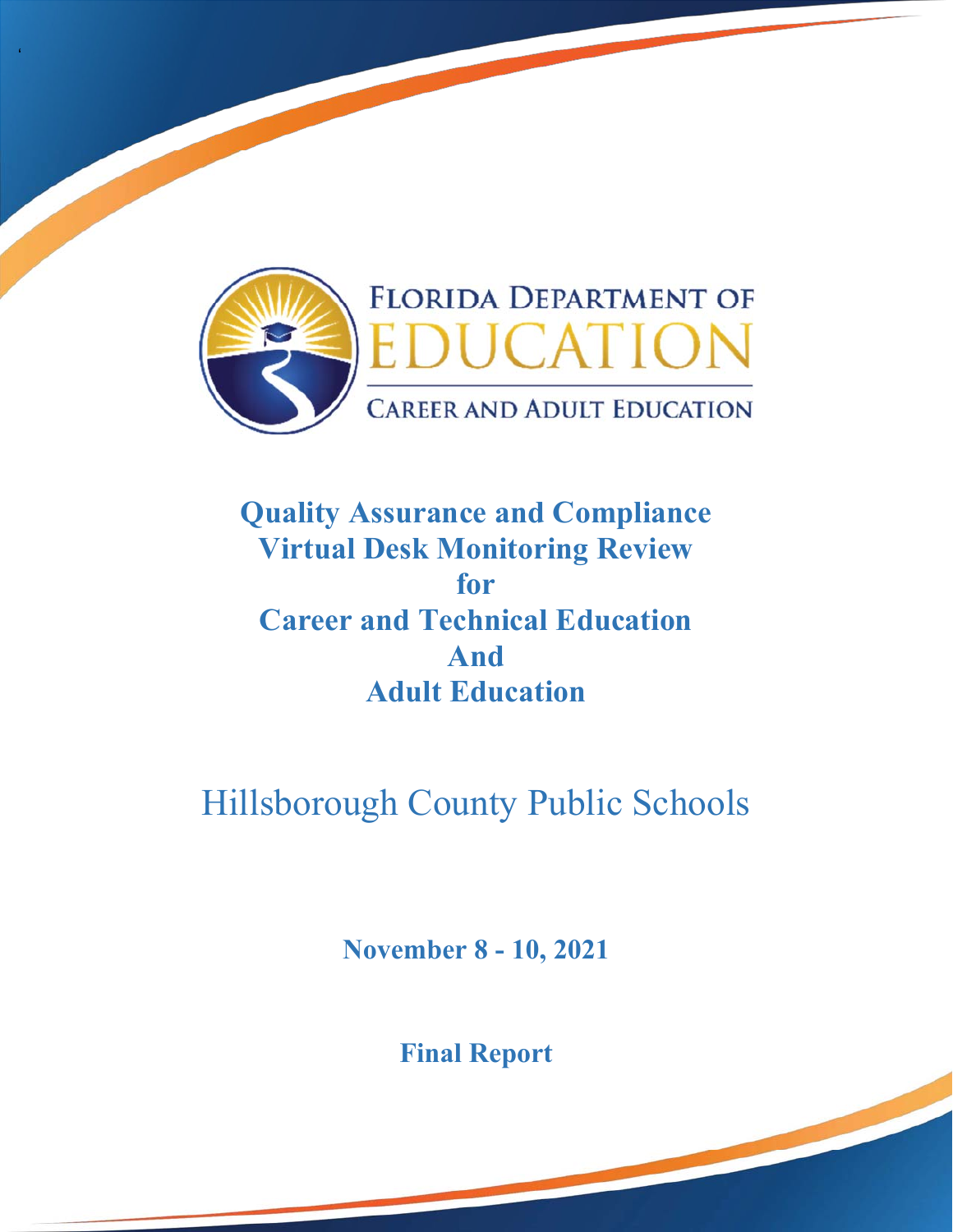# TABLE OF CONTENTS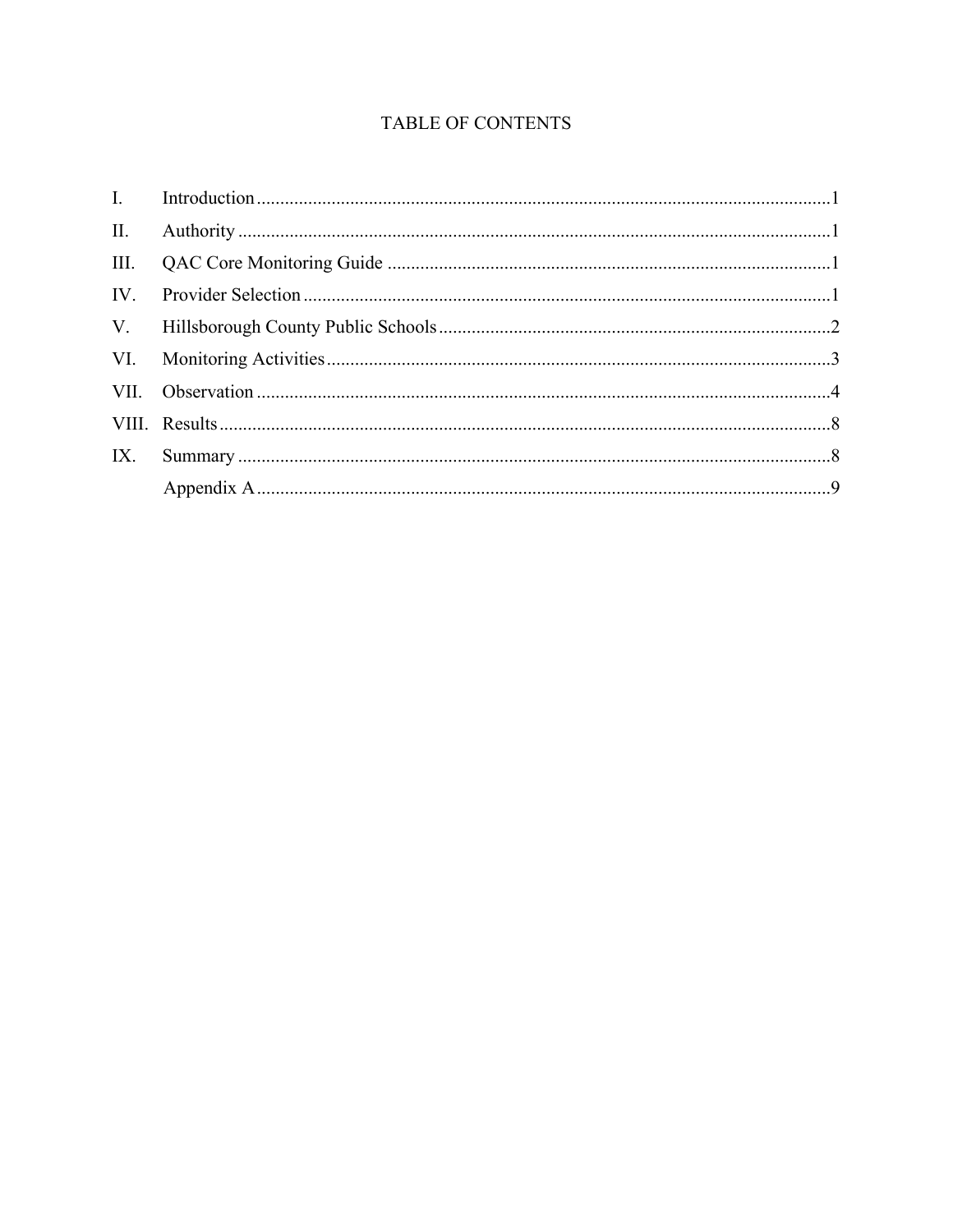#### Florida Department of Education Division of Career and Adult Education **Hillsborough County Public Schools Career and Technical Education and Adult Education Quality Assurance and Compliance Monitoring Report**

# **I. INTRODUCTION**

 required to oversee the performance and regulatory compliance of recipients of federal and state funding. The Florida Department of Education (FDOE), Division of Career and Adult Education (division), in carrying out its roles of leadership, resource allocation, technical assistance, monitoring and evaluation, is The Quality Assurance and Compliance (QAC) section is responsible for designing, developing, implementing, and evaluating a comprehensive quality assurance system, including monitoring. The role of the quality assurance system is to assure financial accountability, program quality and regulatory compliance. As stewards of federal and state funds, it is incumbent upon the division to monitor the use of workforce education funds and regulatory compliance of providers on a regular basis.

# **II. AUTHORITY**

The FDOE receives federal funding from the U.S. Department of Education (USDOE) for Career and Technical Education (CTE) under the Carl D. Perkins (Perkins) Strengthening Career and Technical Education for the 21st Century Act, and for Adult Education (AE) under the Workforce Innovation and Opportunity Act (WIOA) of 2014. FDOE awards sub-grants to eligible providers to administer local programs. FDOE must monitor providers to ensure compliance with federal requirements, including Florida's approved state plans for CTE and Adult Education/Family Literacy. Each state shall have procedures for reviewing and approving applications for sub-grants and amendments to those applications, for providing technical assistance, for evaluating projects and for performing other administrative responsibilities the state has determined are necessary to ensure compliance with applicable statutes and regulations pursuant to 34 CFR 76.770, Education Department General Administrative Regulations (EDGAR) and the Uniform Grant Guidance (UGG) for grant awards issued on or after December 26, 2014. The Florida Department of Education, Division of Career and Adult Education, is required to oversee the performance of sub-grantees in the enforcement of all laws and rules (Sections 1001.03(8) and 1008.32, Florida Statutes).

# **III. QAC CORE MONITORING GUIDE**

 The Core Monitoring Guide (CMG) is intended to be used broadly by any reviewer conducting an onsite or desk monitoring of any program currently administered by the division. The guide provides a summary of each facet of the monitoring design and the process. It also contains objectives that may be used as agencies are monitored or reviewed. It is located on the division's website at http://fldoe.org/academics/career-adult-edu/compliance.

# **IV. PROVIDER SELECTION**

Various sources of data are used throughout the implementation of the quality assurance system. The monitoring component of the system is risk-based. Risk assessment is a process used to evaluate variables associated with the grants and assign a rating for the level of risk to the department and the division. A risk matrix identifying certain operational risk factors is completed for each provider. The risk matrix for each program monitored is located in Appendix A. The results of the risk assessment process and consideration of available resources are used to determine one or more appropriate monitoring strategy(ies) to be implemented.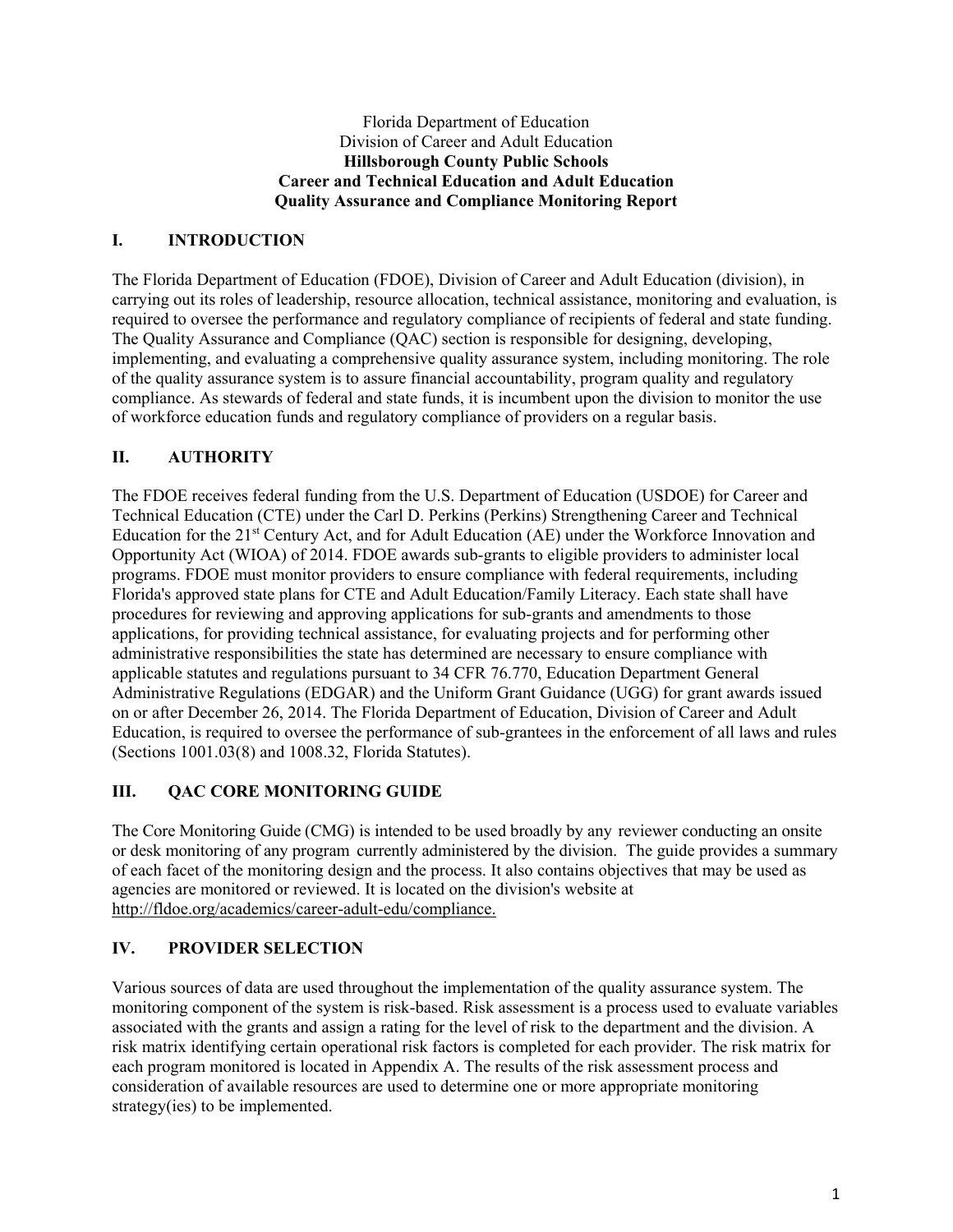The QAC section may apply any specific monitoring strategy to any federal or state-funded provider at any time. There may be circumstances that may warrant onsite monitoring, desk monitoring review or other strategies regardless of a provider's risk matrix score.

The Hillsborough County Public Schools (HCPS) monitoring strategy was determined to be a virtual desk monitoring review (VDMR). Notification was sent to Mr. Addison Davis, superintendent, on July 14, 2021. The designated representative(s) for the agency were Mr. Chris Jargo (Perkins secondary), Mr. Darrell Faber (Perkins post-secondary and CARES Act) and Ms. Josalyn Michelle Loango (Adult Education). The division's representative conducting the VDMR was program specialist, Michael Swift of the Quality Assurance and Compliance section.

# **V. HILLSBOROUGH COUNTY PUBLIC SCHOOLS**

#### ENROLLMENT:

CTE (possible duplication at program level): Secondary  $-70,774$ ; Post-secondary  $-8,833$  $AE - 7,818$ 

#### **Finance**

The provider was awarded the following grants for fiscal year's (FY) 2018-19, 2019-2020 and 2020-21:

| FY 2018-19                             |                     |                              |                 |
|----------------------------------------|---------------------|------------------------------|-----------------|
| Grants                                 | <b>Grant Number</b> | <b>Grant Amount</b>          | Unexpended      |
| Perkins Secondary                      | 290-1619B-9CS01     | \$2,635,401.00               | \$<br>0.00      |
| Perkins Post-secondary                 | 290-1619B-9CP01     | 511,518.00<br>$\mathbb{S}^-$ | \$<br>0.00      |
| <b>Adult Education - IELCE</b>         | 290-1939B-9CE01     | 395,713.00<br>\$             | \$<br>2,559.47  |
| <b>Adult Education - AGE</b>           | 290-1919B-9CG01     | \$1,854,706.00               | \$<br>32,688.30 |
| FY 2019-20                             |                     |                              |                 |
| Grants                                 | <b>Grant Number</b> | <b>Grant Amount</b>          | Unexpended      |
| Perkins Secondary                      | 290-1610B-0CS01     | \$2,339,466.00               | \$<br>0.00      |
| Perkins Post-secondary                 | 290-1610B-0CP01     | 519,169.00<br>S.             | \$<br>0.00      |
| <b>Adult Education - IELCE</b>         | 290-1930B-0CE01     | 395,713.00<br>$\mathbb{S}^-$ | \$<br>0.00      |
| <b>Adult Education - AGE</b>           | 290-1910B-0CG01     | \$1,854,706.00               | \$<br>0.00      |
| FY 2020-21                             |                     |                              |                 |
| Grants                                 | <b>Grant Number</b> | <b>Grant Amount</b>          | Unexpended      |
| Perkins Secondary                      | 290-1611B-1CS01     | \$2,534,705.00               | N/A             |
| Perkins Post-secondary                 | 290-1611B-1CP01     | 806,484.00<br>\$             | N/A             |
| <b>CARES Act - Rapid Credentialing</b> | 290-1230A-1CR03     | \$<br>651,486.00             | N/A             |
| <b>CARES Act - CTE Infrastructure</b>  | 290-1230A-1C002     | $\mathbf S$<br>472,460.00    | N/A             |
| <b>Adult Education - IELCE</b>         | 290-1931B-1CE01     | \$<br>395,713.00             | N/A             |
| <b>Adult Education - AGE</b>           | 290-1910B-0CG01     | 1,854,706.00<br>\$           | N/A             |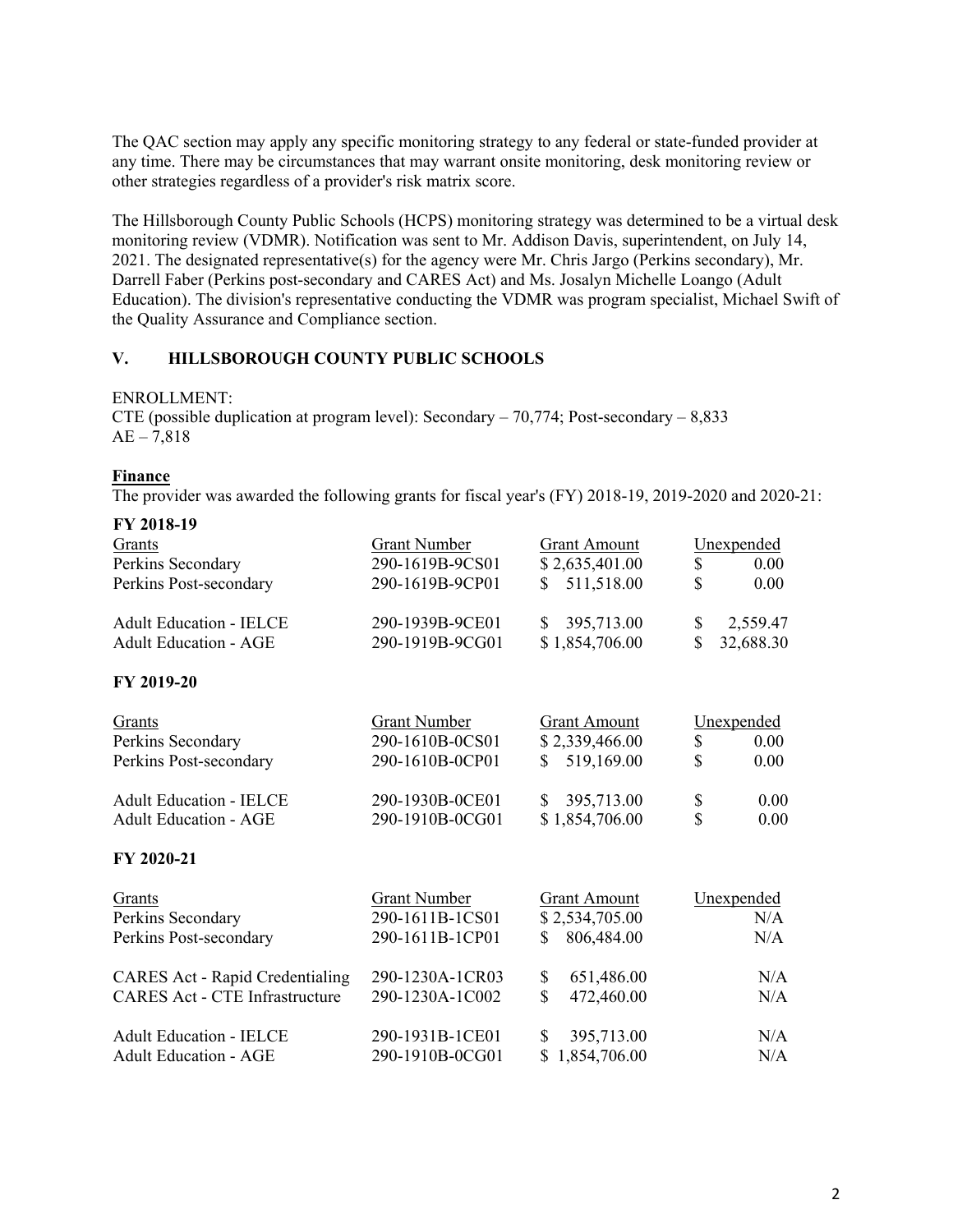https://www.hillsboroughschools.org/ Additional information about the provider may be found at the following web address:

# **VI. MONITORING ACTIVITIES**

 review, and interviews with administrators, if necessary. The monitoring activities included pre and post-review planning, an entrance and exit meeting, records

#### Onsite Visits

No onsite visits were made during the VDMR process.

#### Entrance and Exit Conferences

The virtual entrance conference for HCPS was conducted on November 8, 2021. The exit conference was conducted on November 10, 2021. The participants are listed below:

| <b>Name</b>                    | <b>Title</b>                             | <b>Entrance</b><br>Conference | Exit<br>Conference |
|--------------------------------|------------------------------------------|-------------------------------|--------------------|
| <b>Warren Scott Brooks</b>     | <b>Executive Director CTAE</b>           | X                             | X                  |
| Darrell Faber                  | Director of Workforce and Continuing Ed  | X                             | X                  |
| Chris Jargo                    | Director of CTE                          | X                             | X                  |
| Josalyn Loango                 | Director of Adult Ed                     | X                             | X                  |
| Ron Cruz                       | Supervisor, Adult Ed                     | X                             | X                  |
| Shefali Bakshi                 | <b>Assistant Principal</b>               |                               | X                  |
| Johanna Matute                 | Accountant                               |                               | X                  |
| Keensha Parham                 | Coordinator, Workforce and Continuing Ed | X                             | X                  |
| Darius Garland                 | Paraprofessional                         |                               | X                  |
| <b>Janet Richards</b>          | Guidance Counselor                       |                               | X                  |
| Susan MacGill                  | Paraprofessional                         |                               | X                  |
| <b>FDOE Monitoring</b><br>Team |                                          |                               |                    |
| Chuck Davis                    | Program Specialist, QAC, FDOE            | $\mathbf{X}$                  | X                  |
| Michael Swift                  | Program Specialist, QAC, FDOE            | X                             | $\mathbf{X}$       |
| Orion Price                    | Program Specialist, QAC, FDOE            | $\mathbf{X}$                  | X                  |

#### Interviews

HCPS administrators were available via teleconference for interviews, if necessary.

#### Records Review

Program, financial, administrative and student records were reviewed. A complete list is provided in section VII, item F. A minimum of nineteen student records were checked. In addition, policies and procedures were examined and discussed at various times during the monitoring review.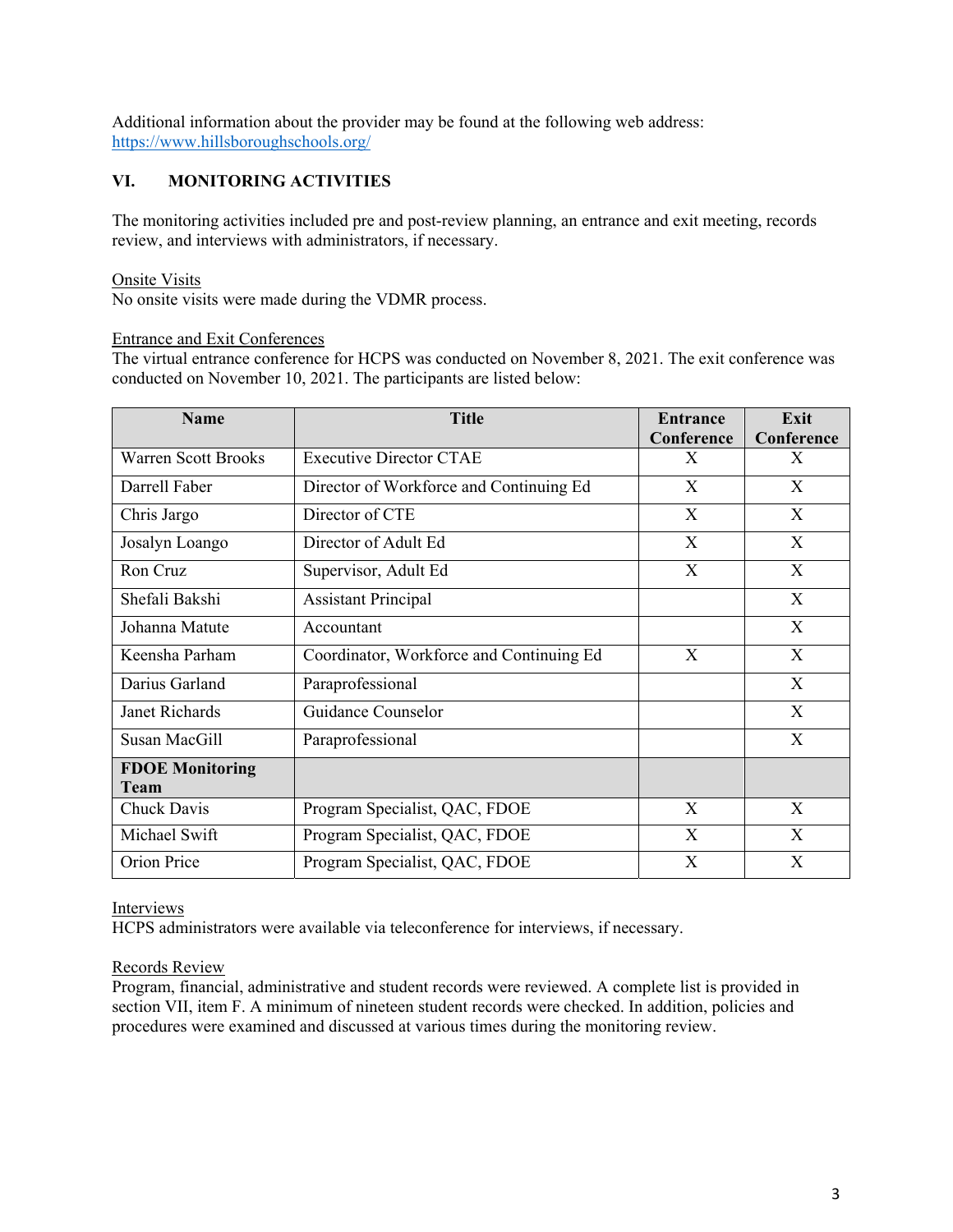#### **VII. OBSERVATION**

- **A. ADMINISTRATION** refers to the management and supervision of programs, the structure of programs and services, grant oversight and other administrative areas.
	- The HCPS CTE and AE grants are managed by experienced program administrators and follow the same process for the drafting, approval and submissions of their grants to FDOE.
		- o The secondary and post-secondary CTE directors are responsible for managing the district's secondary Perkins grants. The secondary director works primarily with school administrative staff and curriculum specialists. The post-secondary director works with the district's technical center directors, CareerSource Tampa Bay and the secondary director.
		- o The AE program director and coordinator serve as the grant manager of the district's Adult General Education (AGE) and Integrated English Literacy and Civics Education (IELCE) grants.
		- o Once all of the programmatic needs are addressed and the grant applications are complete, the district grants department verifies the contents of the grants before moving it along to the superintendent for final approval prior to submission to the state.
	- As part of the required comprehensive local needs assessment (CLNA), secondary and postsecondary CTE administrative staff consulted with numerous individuals and entities across the district's service area. Those stakeholders included but were not limited to: over 800 surveys sent to parents and students; teachers; CTE advisory council; CareerSource Tampa Bay; local business partners; and representatives from special populations. Due to the ongoing pandemic, CareerSource Tampa Bay worked with the district to conduct virtual CLNA summits and meetings in an effort to reach as many stakeholders as possible.
	- Prior to the mandated CLNA (CTE only) the AE and CTE programs conducted district-wide, annual program reviews to determine programmatic needs. The CTE annual reviews have been adapted to fit the model of the aforementioned CLNA, while AE annual reviews will continue as currently designed.
	- The district conducts ongoing professional development and training to ensure all CTE and AE administrative staff are up to date on any changes that come from the federal and/or state level departments of education.
- **B. DATA AND ASSESSMENT** refers to all the data and assessment system components, including test administration, test security, data collection, entry, reporting, and procedures. The use of data in program decision-making is also explored and commented.
	- in conjunction with SAP® Business Objects Crystal Reporting System. HCPS utilizes a combination of methods that comprise the district's Student Information System (SIS). Education Connection (EdConnect) is an in-house developed SIS and is used
	- HCPS has a robust checks and balances system to ensure the accuracy of all student data submitted to the state.
		- o District Data Processors, Site Managers and Registrars are responsible for data collection, data entry and verification of all student data from their particular school site.
		- o Local Workforce Development Information System (WDIS) audits take place twice over the course of a program year. These audit "check-ins" pull a 15% sample size of student data to be reviewed. Data reviewed includes student records, attendance rosters and financial records. To pass this review all program sites must total 100% accuracy for all records requested.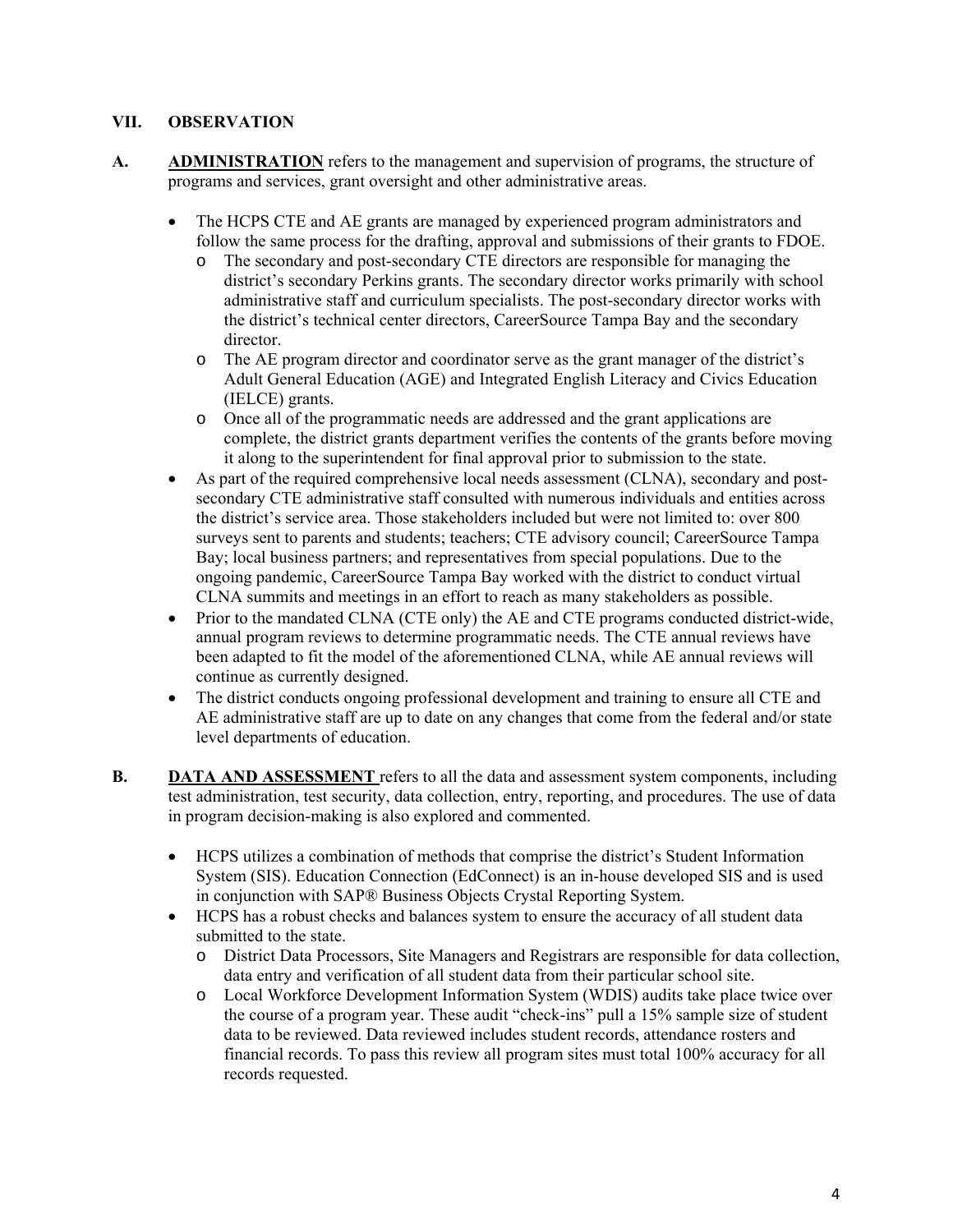- The district has policies and procedures on data collection and offers localized training to CTE and AE administrative staff and teachers via annual training workshops. Training provided by the district includes achieving data quality workshops, best practices seminars and other targeted training as deemed necessary. Administrative staff also attend FDOE sponsored training and professional development such as the Workforce Education and District Data Advisory Council (WEDDAC) annual conference.
- AE literacy completion points (LCP) are automated within the SIS, and monthly verification reports are sent to all program sites for verification. Additionally, bi-weekly edit reports are also provided to each site to be corrected before resubmission to the SIS.
- will not let the data entry operator proceed to the next field. • The in-house SIS was created to actively review all data entered for accuracy and contains numerous safeguards that prevent erroneous data from being uploaded into the system. Fields that are required to be populated must include the appropriate data element(s) or the system
- All proctors of the Tests for Adult Basic Education (TABE) and the Comprehensive Adult Student Assessment System (CASAS) are trained and certified, as required, by the state and the appropriate testing companies. Local policies and procedures on testing are also in place.
- All of the data elements required of their local MIS were included in the system and verified during the desk review.
- Student electronic files include "release of information" clauses as required by the Family Educational Rights and Privacy Act (FERPA).
- VDMR. No errors were found. All student records were provided by HCPS. Samples of CTE and AE student data were reviewed and verified for accuracy as part of the
- **C. CURRICULUM AND INSTRUCTION** refers to those elements that contribute to student learning and skill acquisition.
	- high schools, middle schools and satellite sites throughout Hillsborough County. HCPS offers CTE and AE programs across multiple technical colleges, adult learning centers,
	- During the height of the COVID-19 pandemic, the district was forced to adjust how they offered instruction to students. No classes were discontinued during the pandemic, but class sizes were altered to adhere to local health and safety protocols. Programs that require students to earn clinical "hours" had to be adjusted so those students could stay on track towards program completion.
	- The AE program was able to push forward utilizing CANVAS® online solutions to continue remote learning. Testing was also allowed to be conducted virtually, and numerous administrators were certified to remotely proctor those tests.
	- The district also plans to continue the use of digital learning within its secondary and AE programs.
	- HCPS puts forth great effort to attract and retain students from special populations. There is a great relationship with local civic organizations and community leaders that assist in reaching these individuals.
		- o The district has a large hearing-impaired student population and offers a multitude of resources for those students and instructors.
		- o Science, Technology, Engineering and Math exploration days take place annually at the local military base for the families of servicemen.
		- o The AE program has a satellite site throughout the local community that seeks to address the unique needs of its residents.
		- o HCPS has a twenty-five year relationship with the county housing authority to provide services for displaced, lower income families throughout Hillsborough County.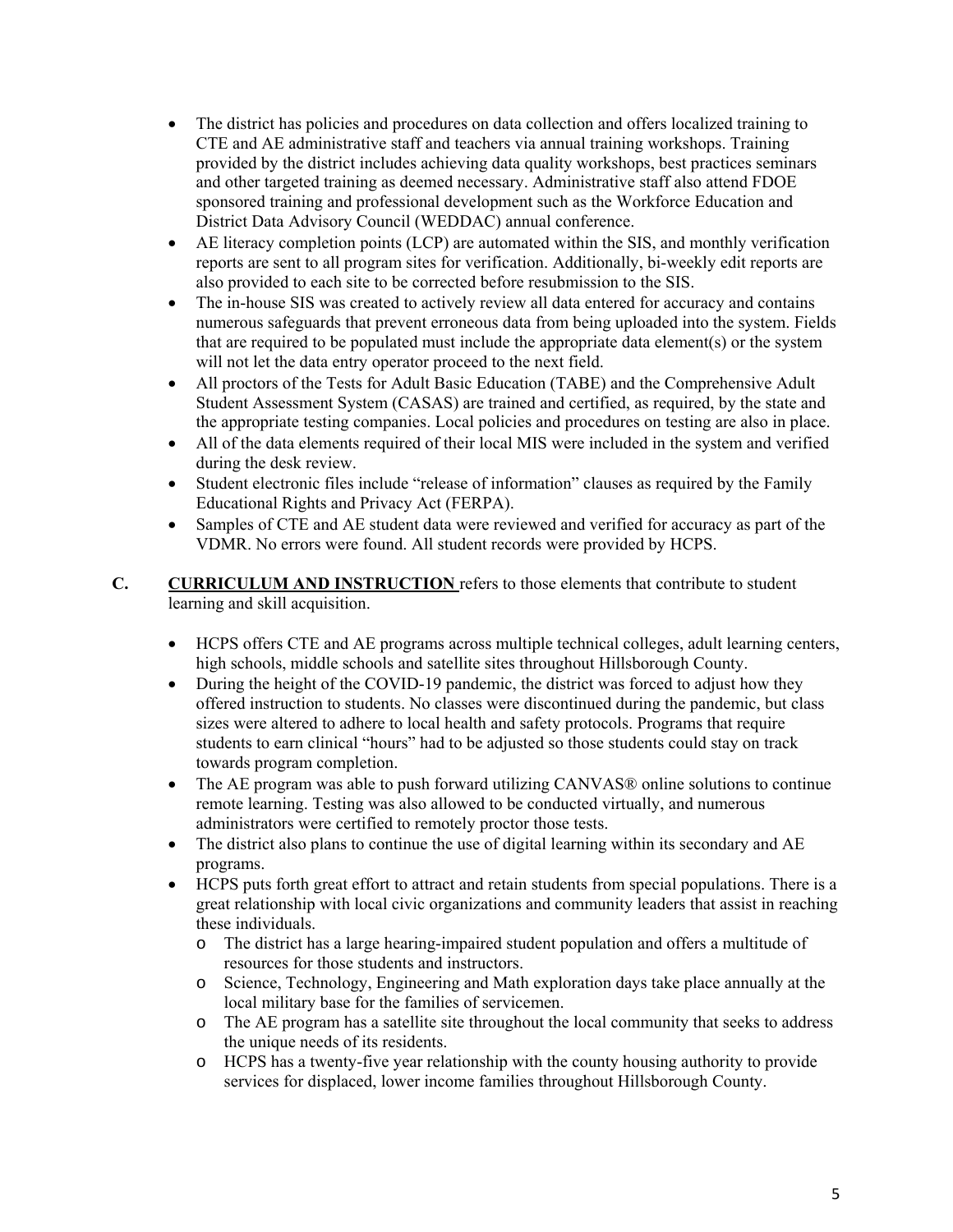- $\circ$  The Exceptional Students Learning Services department works with K-12, postsecondary and AE students to ensure that all of their needs are being met, and that they are afforded equal access in all learning environments (when possible).
- outside of the classroom. HCPS offers students multiple opportunities to participate in additional learning activities
	- o Work- based learning, internships and on-the-job training (OJT) is a priority within the district.
	- o Students participate in multiple Career and Technical Student Organizations (CTSOs).
- Adult students are able to participate in Integrated Education and Training (IET) programs that better prepare them for transition into the workforce and/or into a post-secondary CTE program. HCPS will work with CareerSource Tampa Bay, surrounding educational institutions and local employment providers to pilot two IET projects in Medical Assisting and Pharmacy Technician.
- AE and CTE instructors participate in ongoing trainings provided by FDOE, as well as annual professional development through the district. Program specific training is also attended as required.
- No reasonable services and accommodations are denied to those students who self-declared a disability. The district works with disabled students to ensure their individual needs are being met.
- **D.** TECHNOLOGY AND EQUIPMENT refers to a review of the technology and equipment used by students and instructors in the classroom; addresses access, availability, innovation, use and condition.
	- All inventory criteria set forth by federal, state and local guidelines are included within the inventory management system. The inventory management system was verified during the VDMR.
	- The district has a technology plan that includes policies on new equipment requests, equipment safety/storage, and old inventory disposal.
	- Program site leaders (principal and/or program director) act as the custodians of all equipment housed at their location.
	- provided by HCPS. HCPS conducts an annual district-wide inventory of their federally funded equipment. There have been instances of theft and/or loss of property, and loss reconciliation forms were
- **E. ACCESS AND EQUITY** refer to compliance with federal non-discrimination laws' requirements relating to recruitment, enrollment, participation, and completion of programs.
	- questions or concerns, please contact the OEEO at 850-245-0511. • The Office of Equal Educational Opportunity (OEEO) for school districts is responsible for monitoring and overseeing civil rights compliance obligations. Should you have any
- **F. RECORDS REVIEW** refers to reviewing the records and documents that evidence compliance with federal and state rules and regulations. In addition, a sampling of financial and programmatic records is reviewed.
	- Size, scope and quality review
	- CLNA –Local Market Alignment
	- MIS data quality checklists
	- District policies and procedures for finance and procurement
	- District technology plan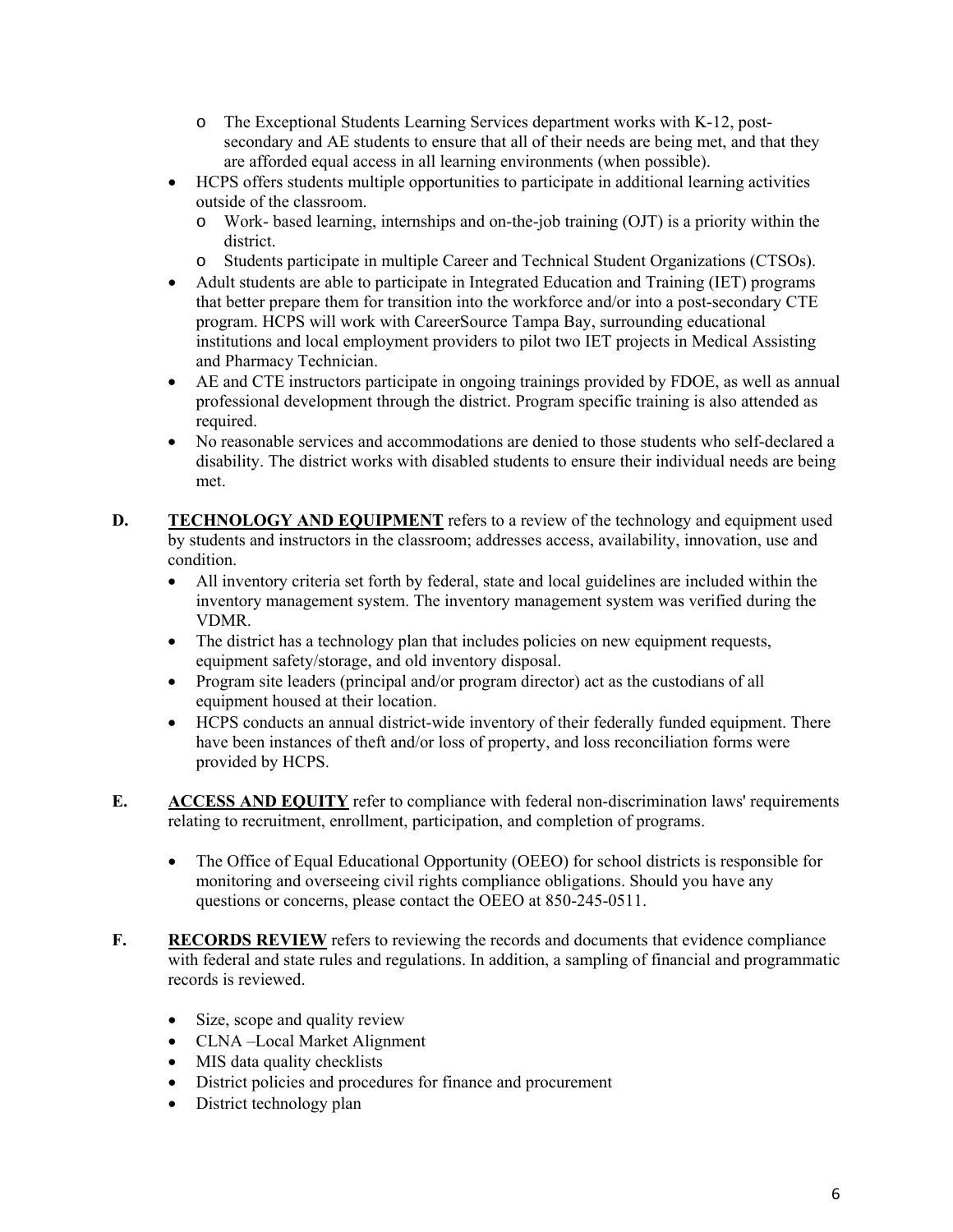- Grant management handbook
- Student and employee handbooks
- Inventory pictures
- Procurement records
- Grant-funded payroll distribution records
- Travel records
- Memorandums of Understanding (MOUs) and articulation agreements
- Advisory committee records agendas, sign-in sheets, etc.
- materials, etc. District professional development and training records – agendas, sign-in sheets, training
- CTE and AE student data review
- Tests of Adult Basic Education (TABE) and Comprehensive Adult Student Assessment System (CASAS) proctor records.
- **G. FINANCIAL** refers to aspects of the federal fiscal requirements that providers must meet when expending federal funds, including financial management, procurement, inventory management and allowable costs.
	- Lawson $\mathcal{R}$  is used as the district's financial and contract management system.
	- The district's Accounting and Financial Procedures Guide ensures the efficient management of CTE and AE grant funds. The following procedural manuals were reviewed:
		- o District Budget Manual
		- o Procurement Thresholds and Methods
		- o Expenditures Policy Manual
		- o Investment and Cash Management Policies
		- o Training
	- Purchase orders are only created and authorized for items previously approved in the FDOE federal grant application. Once a purchase has been authorized, the method of procurement is determined based on the price of the item(s). All purchases in excess of \$50,000 must be approved by the HCPS board. All purchases below that threshold must follow pre-set procurement thresholds:
		- $\circ$  Less than \$5,000 = best business and financial practices
		- $\degree$  \$5,000.01 to \$10,000 = telephone quotes
		- $\degree$  \$10,000.01 to \$50,000 = electronic Invitation to Ouote (ITO)
		- o Anything above  $$50,000.01$  = competitive bidding process
	- The district revenue group works with the AE and CTE grant managers to ensure all expenditures are allowable by law and able to be funded with federal dollars. Regular meetings are held with program administrators and finance staff to determine the current financial standings of each grant, to ensure that grant expenditures are being managed properly. Budget amendments are submitted to FDOE if the opportunity arises.
	- The district does utilize purchasing cards for small tasks such as lodging, rental cars and fuel. Monthly monetary limits are preset, and any purchase above that threshold must be preapproved.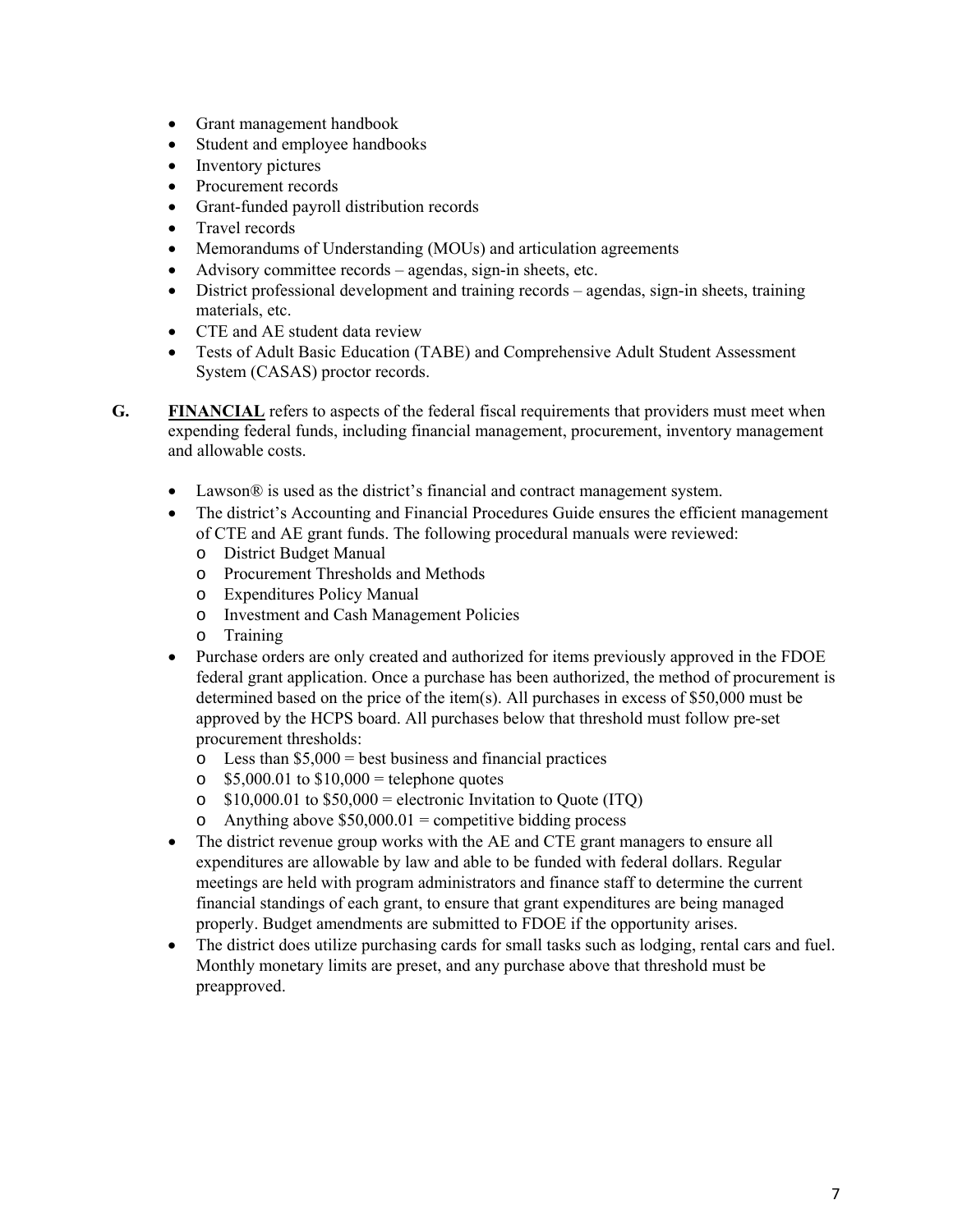- **H. COLLABORATION** refers to the collaborative agreements, partnerships or memoranda of understanding (MOU) that are in place to benefit an agency's programs and students.
	- include, but are not limited to: HCPS has numerous collaborations and MOUs within the local community. They often offer additional educational and job experiences to students within the district. The list of partners
		- o CareerSource Tampa Bay
		- o Feeding Tampa Bay
		- o Tampa General Hospital
		- o Erwin Technical College
		- o Aparicio-Levy Technical College
		- o Brewster Technical College
		- o Hillsborough Community College
		- o United Way Tampa
		- o Salvation Army
		- o Ana G. Mendez University

#### **VIII. RESULTS**

HCPS was not found to be out of compliance. All items reviewed were compliant in accordance to applicable local, state and federal laws and/or policies and procedures.

# **IX. SUMMARY**

Once the monitoring review is completed, including receipt of additional requested information when applicable, a preliminary report is forwarded to the provider for review. Comments are accepted and will be considered at the discretion of the FDOE monitoring team lead. Once the final report is approved, it will be forwarded to the agency head with a copy sent to the provider designated contact person. The final report will be posted on the department's website at the following address: http://fldoe.org/academics/career-adult-edu/compliance.

Finally, the division issues a closure letter to the agency head and designated contact person. This letter indicates that all outstanding corrective action plan items have been completed, when applicable, and that no further action is required. This letter will officially end your monitoring process.

The monitoring team extends its appreciation to all participants of Hillsborough County Public Schools monitoring review on behalf of the department. Special thanks is offered to Ms. Josalyn Loango and Mr. Chris Jargo for their participation and leadership during this process.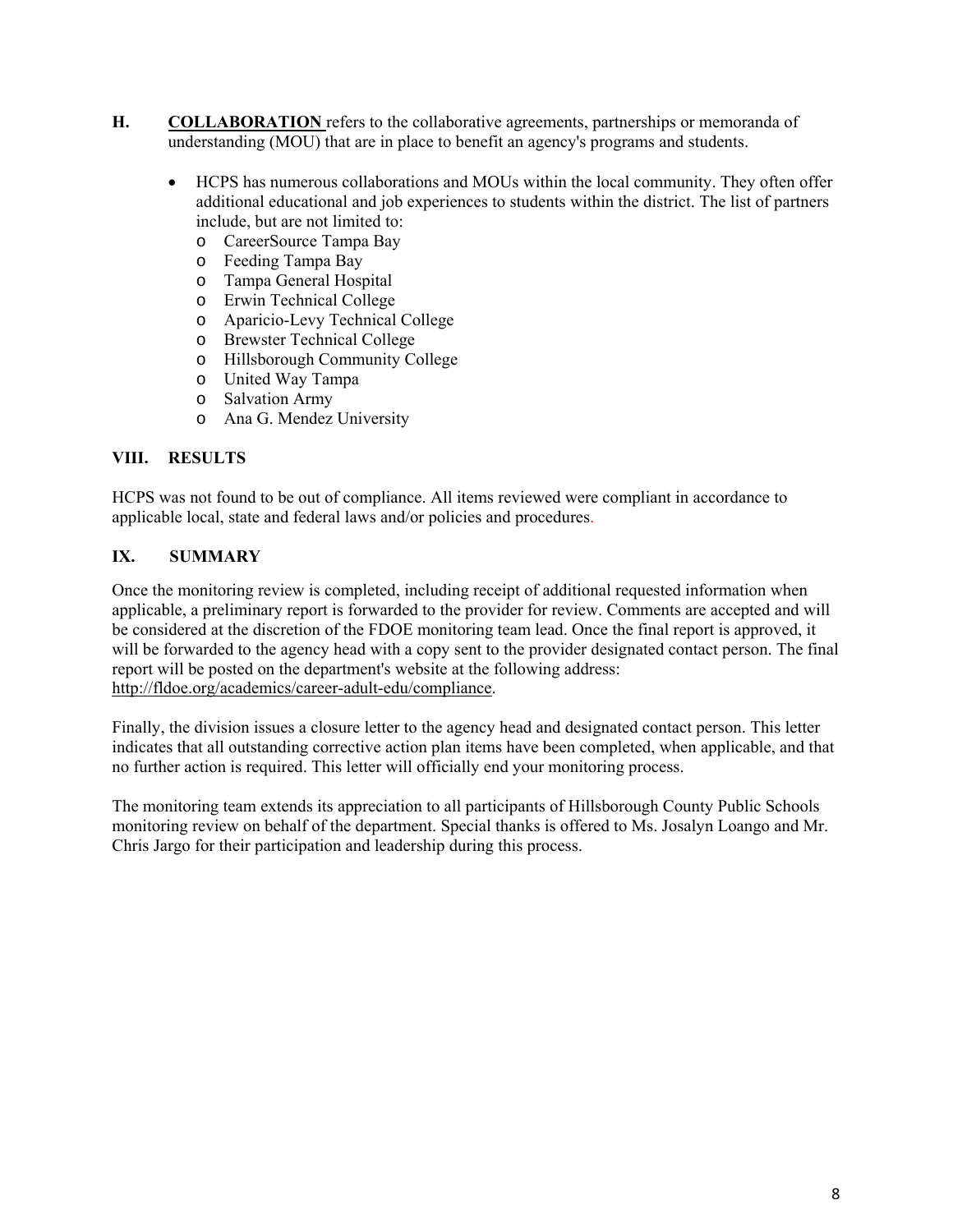#### **APPENDIX A**

#### Hillsborough County Public Schools Career and Technical Education Risk Matrix

# **Risk Scores Matrix for Districts Receiving Career and Technical Education (CTE) Carl D. Perkins Grants**

# Agency Name: **Hillsborough County Public Schools**  Program Type: **CTE**  Monitoring Year: **2021-2022**

| Metric                                                                   | <b>Scaling</b>        | Point<br>Value   | <b>Points</b><br><b>Assigned</b> | Weight           | <b>Total Metric</b><br><b>Points</b> |
|--------------------------------------------------------------------------|-----------------------|------------------|----------------------------------|------------------|--------------------------------------|
|                                                                          | 7 or More Years       | 7                | $\mathbf{3}$                     |                  | 30                                   |
| <b>Number of Years Since Last</b>                                        | $5 - 6$               | 5                |                                  |                  |                                      |
| <b>Monitored</b>                                                         | $3 - 4$               | $\overline{3}$   |                                  | X 10             |                                      |
|                                                                          | $0 - 2$               | 1                |                                  |                  |                                      |
|                                                                          | <b>Upper Quartile</b> | 7                |                                  | X8               |                                      |
| <b>Total Budget for all Perkins</b>                                      | <b>Upper Middle</b>   | 5                |                                  |                  |                                      |
| <b>Grants Combined</b>                                                   | Lower Middle          | $\overline{3}$   | 7                                |                  | 56                                   |
|                                                                          | Lower Quartile        | $\mathbf{1}$     |                                  |                  |                                      |
|                                                                          | 4 or More             | 7                |                                  | X8               | 24                                   |
|                                                                          | 3                     | 5                |                                  |                  |                                      |
| <b>Number of Perkins Grants</b>                                          | $\overline{2}$        | $\overline{3}$   | 3                                |                  |                                      |
|                                                                          | 1                     | 1                |                                  |                  |                                      |
| <b>Change in Management</b><br><b>Information Systems (MIS)</b>          | Yes                   | $\overline{7}$   | $\bf{0}$                         | X <sub>6</sub>   | $\bf{0}$                             |
| from Previous Fiscal Year                                                | No                    | $\boldsymbol{0}$ |                                  |                  |                                      |
| <b>Agency CTE Program Director</b><br><b>Change from Previous Fiscal</b> | Yes                   | $\overline{7}$   | $\bf{0}$                         | X <sub>6</sub>   | $\bf{0}$                             |
| Year                                                                     | No                    | $\boldsymbol{0}$ |                                  |                  |                                      |
|                                                                          | <b>Upper Quartile</b> | 7                | $\bf{0}$                         | <u>X4</u>        | $\bf{0}$                             |
| <b>Unexpended Funds from all</b>                                         | <b>Upper Middle</b>   | 5                |                                  |                  |                                      |
| <b>Perkins Grants Combined</b>                                           | Lower Middle          | 3                |                                  |                  |                                      |
|                                                                          | Lower Quartile        | $\mathbf{1}$     |                                  |                  |                                      |
|                                                                          | $\theta$              | $\boldsymbol{0}$ |                                  |                  |                                      |
|                                                                          | <b>Upper Quartile</b> | $\overline{7}$   |                                  |                  |                                      |
| <b>Number of Findings from the</b>                                       | <b>Upper Middle</b>   | 5                |                                  |                  |                                      |
| <b>Office of the Auditor General</b>                                     | Lower Middle          | 3                | 5                                | $\underline{X4}$ | 20                                   |
|                                                                          | Lower Quartile        | 1                |                                  |                  |                                      |
|                                                                          | $\overline{0}$        | $\mathbf{0}$     |                                  |                  |                                      |
|                                                                          |                       |                  | <b>AGENCY RISK SCORE:</b>        |                  | 130                                  |

Data sources used for calculations: Prior to July 1, 2020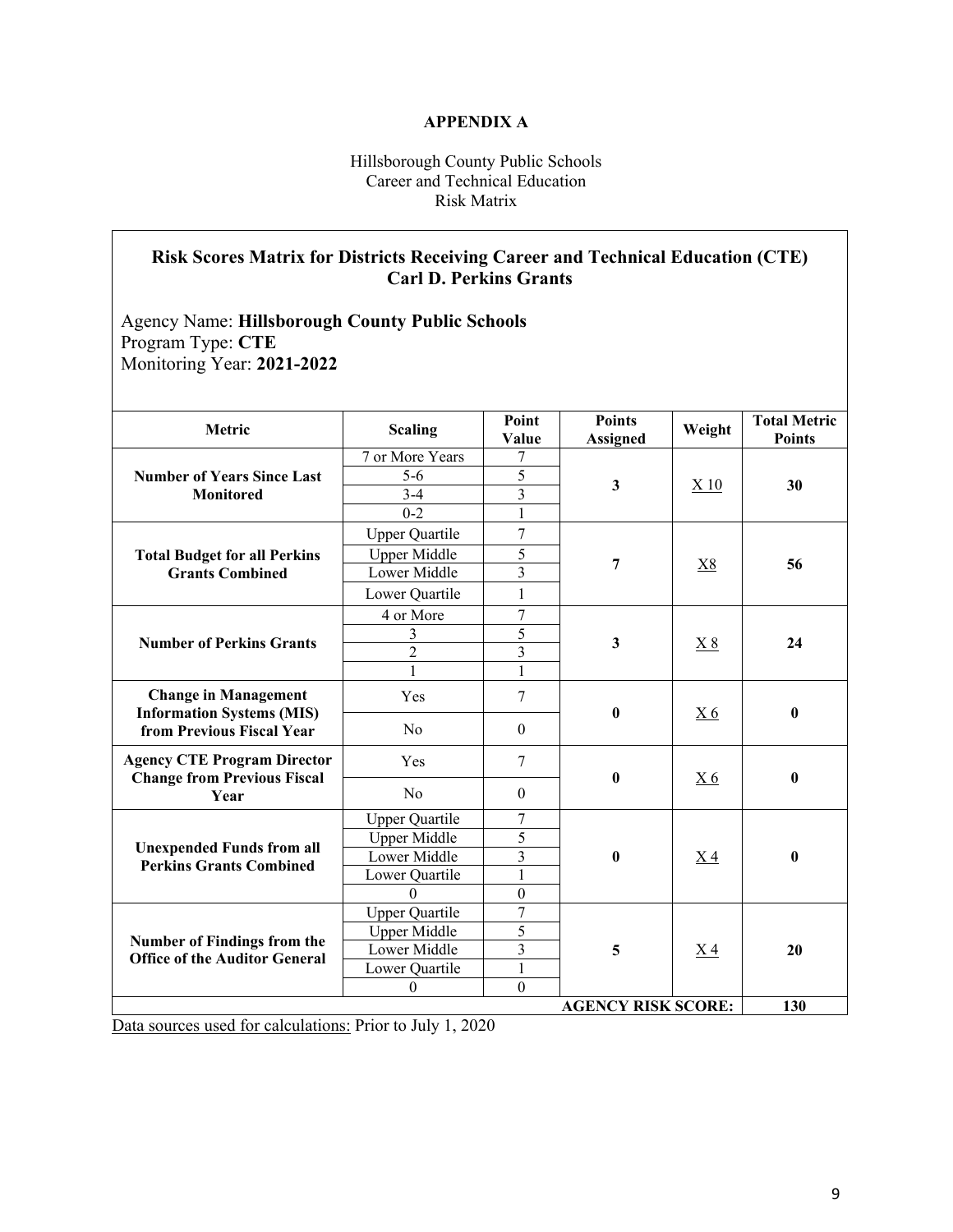#### Hillsborough County Public Schools Adult Education Risk Matrix

| <b>Risk Scores Matrix for Districts Receiving Adult Education (AE) Grants</b><br><b>Agency Name: Hillsborough County School Board</b><br>Program Type: AE<br>Monitoring Year: 2021-2022 |                                           |                         |                                  |           |                                      |
|-----------------------------------------------------------------------------------------------------------------------------------------------------------------------------------------|-------------------------------------------|-------------------------|----------------------------------|-----------|--------------------------------------|
| Metric                                                                                                                                                                                  | <b>Scaling</b>                            | Point<br>Value          | <b>Points</b><br><b>Assigned</b> | Weight    | <b>Total Metric</b><br><b>Points</b> |
|                                                                                                                                                                                         | 7 or More Years                           | 7                       |                                  |           |                                      |
| <b>Number of Years Since Last</b>                                                                                                                                                       | $5-6$                                     | 5                       | 3                                | X10       | 30                                   |
| <b>Monitored</b>                                                                                                                                                                        | $3-4$                                     | 3                       |                                  |           |                                      |
|                                                                                                                                                                                         | $0 - 2$                                   | $\mathbf{1}$            |                                  |           |                                      |
|                                                                                                                                                                                         | <b>Upper Quartile</b>                     | $\overline{7}$          |                                  |           | 56                                   |
| <b>Total Budget for all Adult</b>                                                                                                                                                       | <b>Upper Middle</b>                       | 5                       |                                  |           |                                      |
| <b>Education Grants Combined</b>                                                                                                                                                        | Lower Middle                              | 3                       | 7                                | X8        |                                      |
|                                                                                                                                                                                         | Lower Quartile                            | $\mathbf{1}$            |                                  |           |                                      |
|                                                                                                                                                                                         | 4 or More                                 | 7                       |                                  |           | 24                                   |
| <b>Number of Adult Education</b>                                                                                                                                                        | 3                                         | 5                       | $\mathbf{3}$                     |           |                                      |
| <b>Grants</b>                                                                                                                                                                           | $\overline{2}$                            | 3                       |                                  | X8        |                                      |
|                                                                                                                                                                                         | $\mathbf{1}$                              | $\mathbf{1}$            |                                  |           |                                      |
| <b>Change in Management</b>                                                                                                                                                             | Yes                                       | 7                       | $\bf{0}$                         |           | $\bf{0}$                             |
| <b>Information Systems (MIS)</b><br>from Previous Fiscal Year                                                                                                                           | No                                        | $\boldsymbol{0}$        |                                  | <u>X6</u> |                                      |
| <b>Agency AE Program Director</b><br><b>Change from Previous Fiscal</b>                                                                                                                 | Yes                                       | 7                       | $\bf{0}$                         | <u>X6</u> | $\bf{0}$                             |
| Year                                                                                                                                                                                    | No                                        | $\mathbf{0}$            |                                  |           |                                      |
|                                                                                                                                                                                         | <b>Upper Quartile</b>                     | 7                       |                                  |           |                                      |
| <b>Unexpended Funds from all</b>                                                                                                                                                        | <b>Upper Middle</b>                       | 5                       | $\bf{0}$                         | <u>X4</u> | $\bf{0}$                             |
| <b>Adult Education Grants</b>                                                                                                                                                           | Lower Middle                              | $\overline{\mathbf{3}}$ |                                  |           |                                      |
| Combined                                                                                                                                                                                | Lower Quartile                            | $\mathbf{1}$            |                                  |           |                                      |
|                                                                                                                                                                                         | $\Omega$                                  | $\boldsymbol{0}$        |                                  |           |                                      |
|                                                                                                                                                                                         | <b>Upper Quartile</b>                     | $\boldsymbol{7}$        |                                  |           |                                      |
|                                                                                                                                                                                         | <b>Upper Middle</b>                       | 5                       |                                  |           |                                      |
| Number of Findings from the<br><b>Office of the Auditor General</b>                                                                                                                     | Lower Middle                              | $\overline{\mathbf{3}}$ | 5                                | <u>X4</u> | 20                                   |
|                                                                                                                                                                                         | Lower Quartile                            | $\mathbf{1}$            |                                  |           |                                      |
|                                                                                                                                                                                         | $\theta$                                  | $\boldsymbol{0}$        |                                  |           |                                      |
|                                                                                                                                                                                         | Target Not Met<br>on 3 of 3<br>Indicators | 5                       |                                  |           |                                      |
| <b>Adult Education Program</b><br><b>Improvement Plan (AEPIP)</b>                                                                                                                       | Target Not Met<br>on 2 of 3<br>Indicators | 3                       | 4                                | <u>X6</u> | 24                                   |
|                                                                                                                                                                                         | Target Not Met<br>on 1 of 3<br>Indicators | 1                       |                                  |           |                                      |
|                                                                                                                                                                                         | All targets met                           | $\overline{0}$          |                                  |           |                                      |
|                                                                                                                                                                                         |                                           |                         | <b>Agency Risk Score</b>         |           | 154                                  |

Data sources used for calculations: Prior to July 1, 2020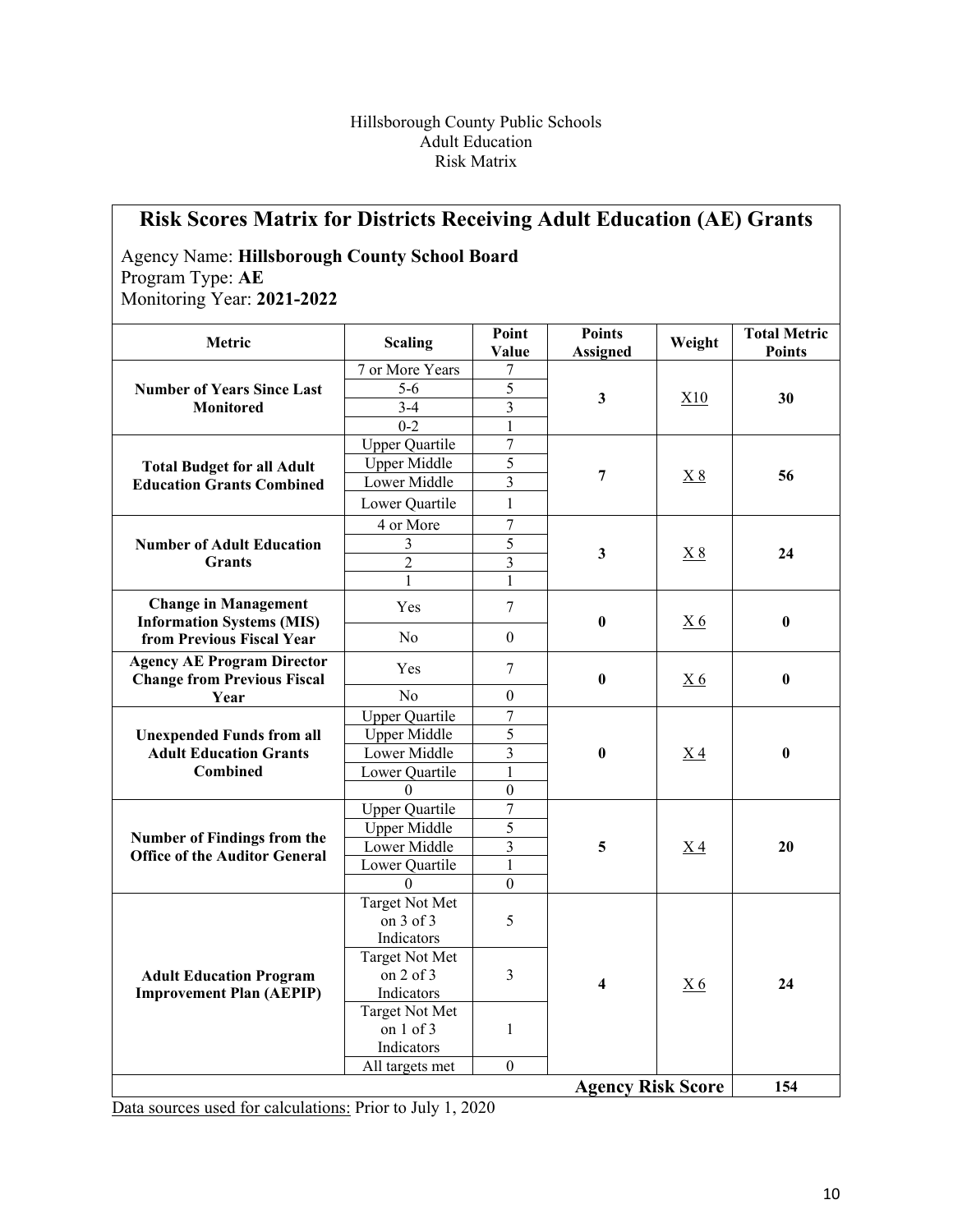# **ATTACHMENT A**

# **Hillsborough County Public Schools – Career, Technical and Adult Education Highlights and Success Stories**

# The following are Secondary CTE highlights from the 2020-2021 School Year:

- Career and Technical Education courses were offered at all 28 high school locations, all four Career Centers and 43 of the district's middle schools.
- There were over 70 Career and Technical Education Programs across the school district.
- Career Dual Enrollment opportunities existed in programs such as Early Childhood Education, Veterinary Assisting and Computer Systems & Information Technology.
- $\bullet$  Students earned over 13,544 industry certifications, which was over 40% more than the year prior.
- Hillsborough County Public Schools is part of the Tampa Bay Career Pathways Consortium with 13 Local Educational Agencies.
- Students participate both virtually and in-person in Career and Technical Student Organizations such as DECA, FFA and Future Business Leaders of America.
- The school district partnered with Hillsborough Community College to be awarded and implement the Entrepreneurship and Education Training (EET) Grant.
- The school district was awarded Pathways to Career Opportunities (PCOG) Phase 3 Grant and continued to implement and expand pre-apprenticeship opportunities as part of the Phase 1 and Phase 2 PCOG Grant.

# The following are Post-Secondary CTE highlights from the 2020-2021 School Year:

- Hillsborough County has three Technical Colleges: Aparicio Levy, Brewster and Erwin that provide fulltime, hands-on training and preparation for licensures and/or certificates in over 35 postsecondary programs that prepare students for employment in Health Careers, Business Marketing, Early Childhood, Industrial Education, Information Technology and Public Service.
- Our Adult and Career Services Center (ACSC) is a "one-stop shop" which promotes education and training opportunities bridging the gap between Adult Education, Hillsborough Technical College and the workforce. Free educational, career counseling and academic advising is available to assist students in enhancing their knowledge along with an alignment of resources to meet educational and career objectives. Financial Aid assistance, grant and agency funding resources are available along with placement assistance. We do not offer any loans.
- The Hillsborough Technical Colleges offer Career Dual Enrollment opportunities in programs such as Early Childhood Education, Veterinary Assisting and Computer Systems & Information Technology at 19 High Schools.
- All of our programs have an Advisory Board that consists of industry professionals and they are all bonafide potential employers.
- Erwin Technical College has 23 pre-apprentice and apprenticeship committees throughout the state that have approximately 1,627 students.
- The Hillsborough Technical Colleges have received over \$10,250,000 in Federal Cares Act Grants.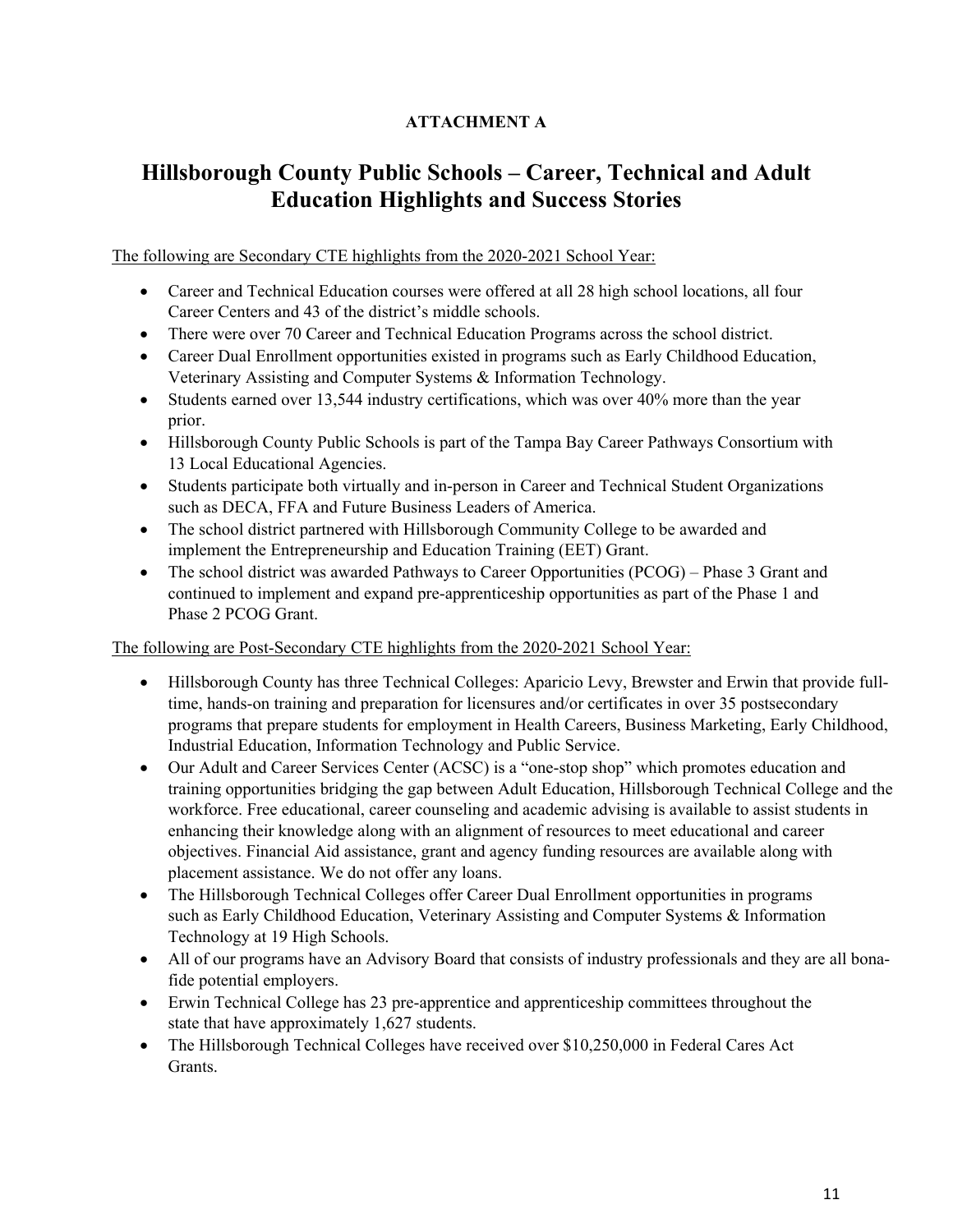#### The following are Adult Education Success Program Stories:

Five years before the Pandemic, HCPS-AE invested in computer-based curricular programs (CBCP) for ABE/GED, ESOL, and Credit (Credit Recovery) along with Zoom to enhance adult student achievement. HCPS-AE teachers and students successfully used the CBCP daily, in class and at home. When the district closed down due to COVID in March 2020, all HCPS-AE teachers and students immediately and smoothly transitioned from live face-to-face AGE classes to virtual online classes using the CBCP. Thus, the HCPS-AE program lost less than 10% of its prior year's enrollment and instructional hours during the pandemic, while other AE programs in Florida lost over 50% of their students and instructional hours.

During the 2020-2021 school year, the HCPS-AE Credit program targeted at-risk students who lost instructional time and high school credits because of the pandemic. In doing so, Co-enrolled Credit Program students successfully gained over 6,500 half credits during the pandemic; this significantly contributed to Hillsborough County Public Schools graduation rate of 89.2%.

Hillsborough County Public School's Adult Education Program has over 50 business partners. A highlight of a successful and excellent partnership is our partnership with Hillsborough County Governments' School Services department. Over the last eight years, Hillsborough County's Department of Social Services has provided HCPS-CTAE students with over eight million dollars in grant funds that pay Hillsborough County Residences, our students; tuitions, books, uniforms, testing fees and other fees when they seek to enter or exit any HCPS-AE or Technical College Program.

 of the Year award in 2019. In addition, Druci Diaz won the Tampa Bay Hispanic Heritage Excellence In 2019, Three HCPS –AE employees won community-based excellence awards from our partners in Adult Educational Leadership. Ron Cruz won the ACE of Florida Administrator of the Year award in 2019 and the Tampa Bay Refugee Task Force Service Award in 2019; Miriam Cabrera won the ACE of Florida Teacher of the Year 2019; and one of our students won the ACE Sunshine Student Success Story award for her help enrolling thousands of students in Adult Education and College classes during the pandemic.